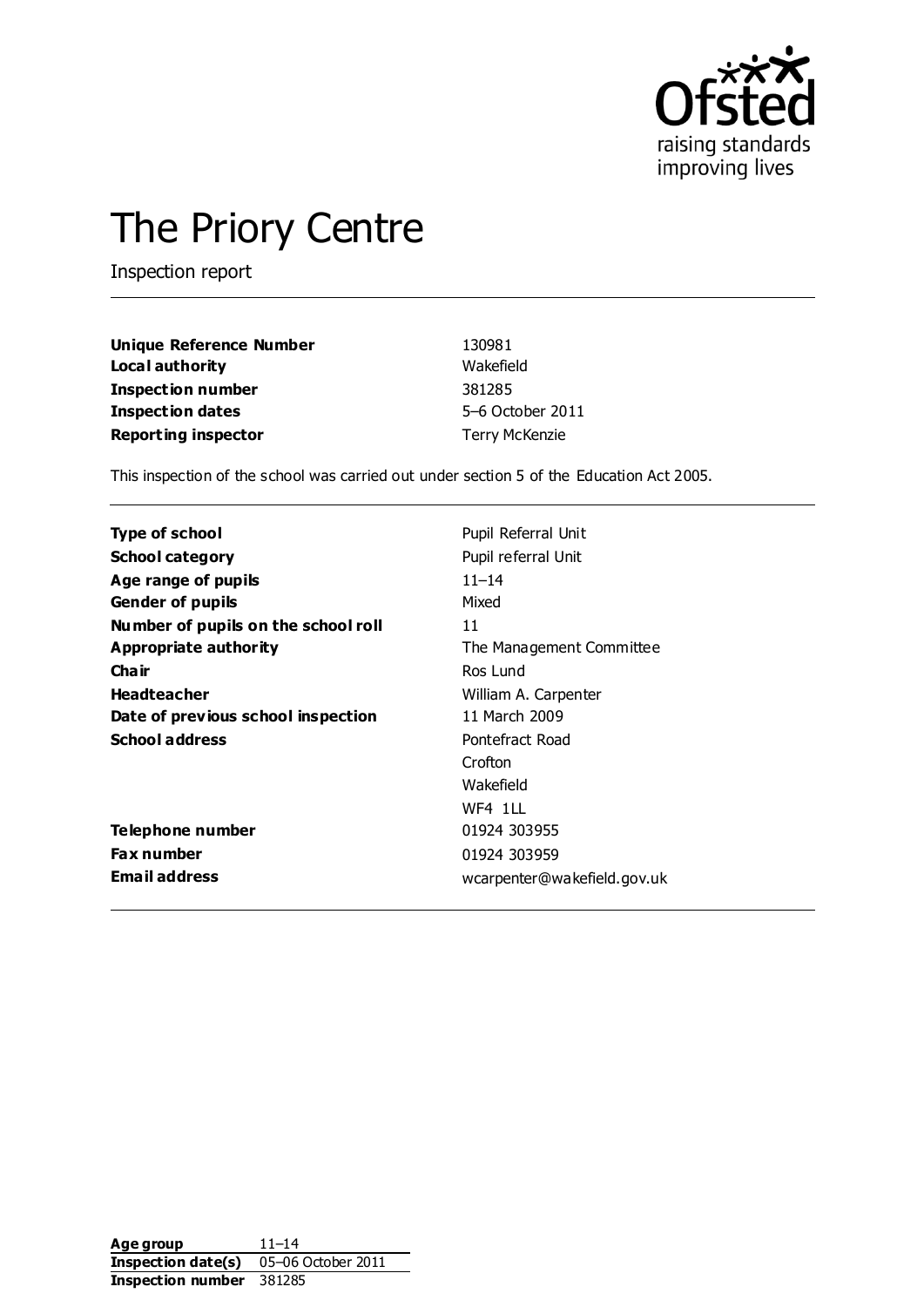The Office for Standards in Education, Children's Services and Skills (Ofsted) regulates and inspects to achieve excellence in the care of children and young people, and in education and skills for learners of all ages. It regulates and inspects childcare and children's social care, and inspects the Children and Family Court Advisory Support Service (Cafcass), schools, colleges, initial teacher training, work-based learning and skills training, adult and community learning, and education and training in prisons and other secure establishments. It rates council children's services, and inspects services for looked after children, safeguarding and child protection.

Further copies of this report are obtainable from the school. Under the Education A ct 2005, the school must provide a copy of this report free of charge to certain categories of people. A charge not exceeding the full cost of reproduction may be made for any other copies supplied.

If you would like a copy of this document in a different format, such as large print or Braille, please telephone 0300 123 4234, or email [enquiries@ofsted.gov.uk](mailto:enquiries@ofsted.gov.uk)

You may copy all or parts of this document for non-commercial purposes, as long as you give details of the source and date of publication and do not alter the information in any way.

To receive regular email alerts about new publications, including survey reports and school inspection reports, please visit our website and go to 'Subscribe'.

Piccadilly Gate Store Street Manchester M1 2WD

T: 0300 123 4234 Textphone: 0161 618 8524 [enquiries@ofsted.gov.uk](mailto:enquiries@ofsted.gov.uk) [www.ofsted.gov.uk](http://www.ofsted.gov.uk/)



© Crown copyright 2011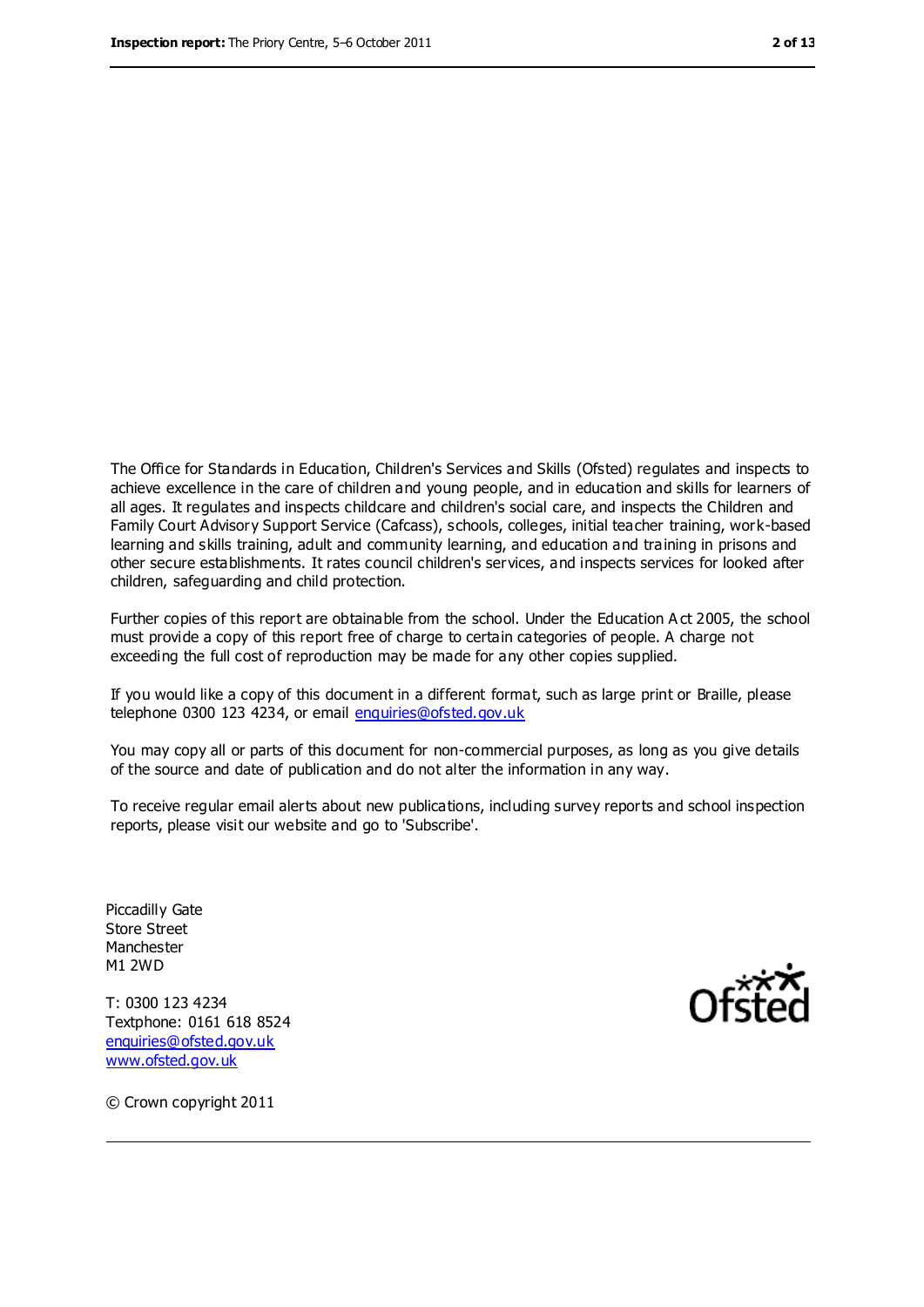## **Introduction**

This inspection was carried out by one additional inspector. Four lessons taught by four teachers were observed as were some off-site field study arrangements. Key documents concerning the work of the unit were scrutinised. Meetings were held with parents and carers, senior staff, a member of the management committee and a local authority adviser. Less formal talks were held with a local high school headteacher, students and staff during lessons, in the unit and during the field trip. The inspector observed the work of the unit and looked at seven inspection questionnaires returned by parents and carers.

The inspection reviewed many aspects of the school's work. It looked in detail at a number of key areas.

- The extent to which the unit encourages the best possible progress and attendance.
- Whether the students gain appropriate improvements in their attainments before moving back to mainstream schools or on to the Key Stage 4 unit.
- The degree to which the curriculum provides equal opportunities for all to be included in learning.
- The effectiveness of arrangements made for the care, guidance and support of the students.
- The effectiveness of leaders and managers in setting targets, improving the unit and encouraging high standards.

## **Information about the school**

The Priory Centre provides for boys and girls in Key Stage 3 who live in Wakefield and have been excluded from local maintained secondary schools. It also provides support for those who are at risk of exclusion from their mainstream schools. All students are currently identified as having special educational needs and/or disabilities under the Code of Practice but currently very few have a statement of special educational needs. Most students have experienced great disruption to their education, often associated with behavioural issues and low attendance. A higher proportion than average is known to be eligible for free school meals. The mobility of students is high with the majority staying at the unit for short periods of time before returning to a school or transferring to the Key Stage 4 unit.

Since the last inspection the provision has been reorganised and the local authority has provided additional resources and support to the unit and its management committee. The senior team has changed with the headteacher appointed from January 2011. At the time of the inspection, six students were involved in a residential field study trip to the Yorkshire Dales and were visited by the inspector.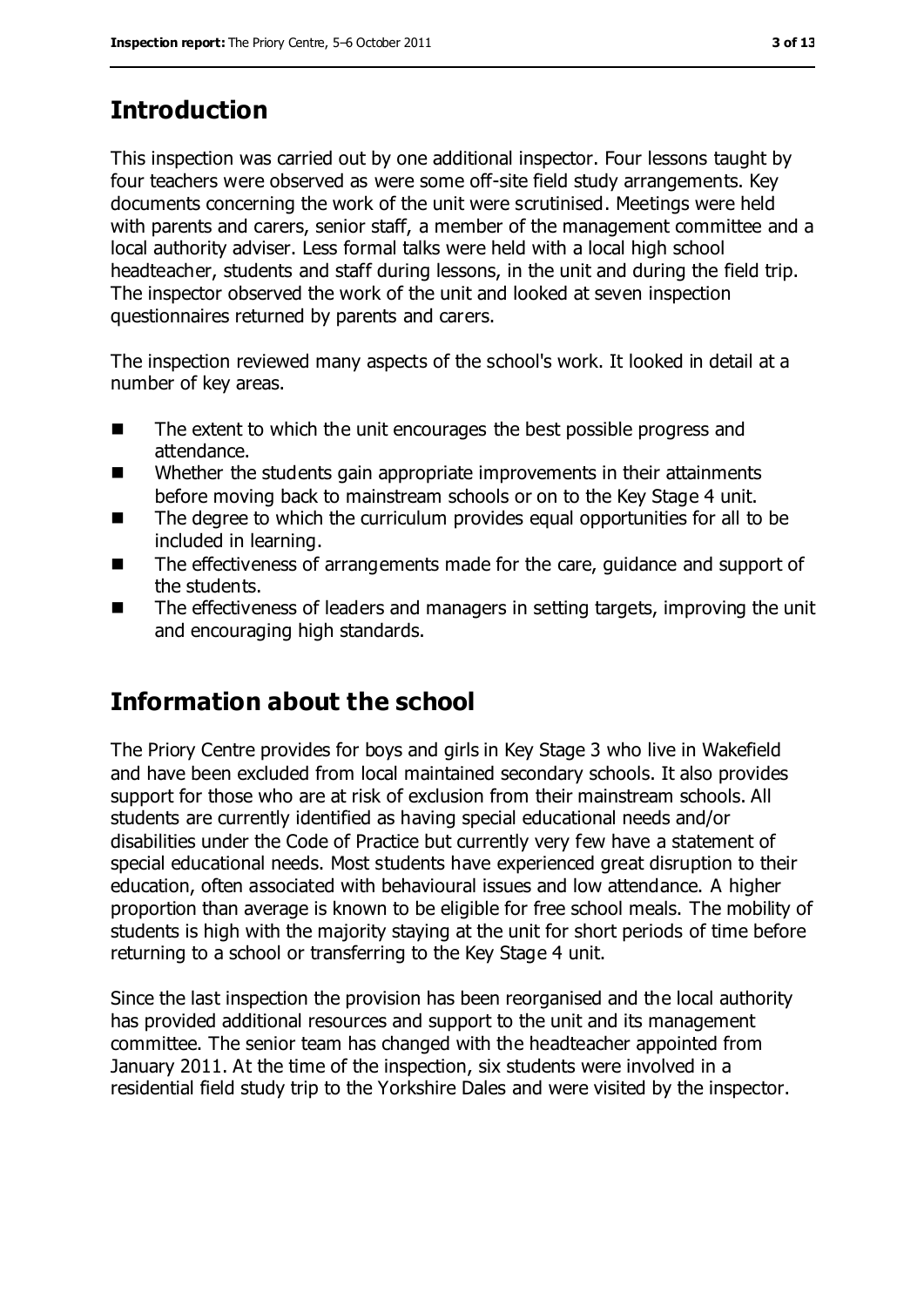**Inspection grades: 1 is outstanding, 2 is good, 3 is satisfactory and 4 is inadequate** Please turn to the glossary for a description of the grades and inspection terms

#### **Inspection judgements**

# **Overall effectiveness: how good is the school? 3**

#### **The school's capacity for sustained improvement 2**

#### **Main findings**

Following a period of reorganisation, The Priory Centre provides a satisfactory and improving standard of education for students and cares for them well. Parents and carers value the unit's work and one reflected the views of many when writing, 'All the staff are brilliant!' The local authority speaks highly of the unit as do local schools with which it works in close partnership. Students' attainment on entry is usually well below that of their peers in mainstream schools but, for most, attainment improves strongly while they at the unit. Overall, progress is satisfactory but rapidly improving and for some students it is good. The good guidance and support provided by classroom staff help students to engage with learning and to make the most of their chances to improve. They quickly come to behave well and contribute in lessons. Consequently, by the time they move on to their next placements, while their attainment remains low, almost all students can demonstrate significant improvement in academic standards.

Priory has developed and maintains good partnerships with others to support the learning and well-being of students. These processes are overseen by the effective leadership and management of the headteacher. One particularly positive consequence of this work is that from previously high rates of absence, students' attendance is now broadly average overall. Nevertheless, a very small number of students remain persistently absent and contacts with their families and the local authority have not resulted in improved attendance. The senior team is determined that rates of attendance can be improved further for the current group of students. Exclusions from the unit and the supported mainstream schools have diminished. Arrangements for safeguarding are outstanding. This is because of the exemplary practice of the experienced staff and managers who work diligently for the protection of students.

The curriculum is good; it is well matched to the particular needs of individual students. The quality of teaching is satisfactory overall but is improving rapidly. This is because school leaders, through increasingly rigorous monitoring of teaching and learning, have ensured that teachers are assessing students' work regularly. School leaders recognise that consistently using assessment information to match tasks to students' abilities is the next step in improving progress further. Students do not always learn as quickly as they could because individual learning targets are not used well enough in lessons.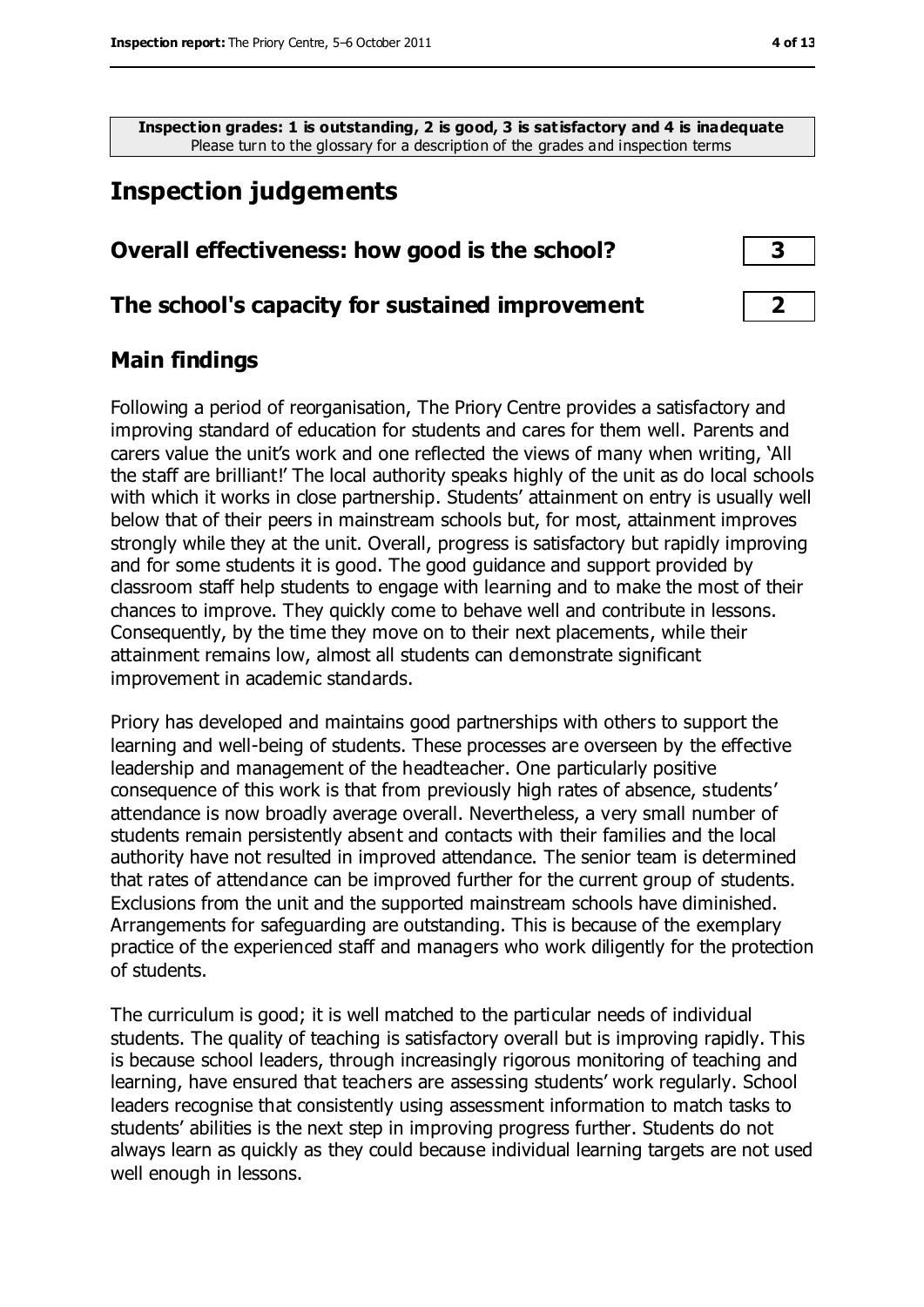The sense of shared purpose engendered by the headteacher has increased staff morale following a difficult period of reorganisation for the unit. Members of the management committee are active in encouraging the unit to improve its systems and implement changes. Consequently, Priory has greatly improved recently so that the majority of outcomes for students are good and much of the provision is good. However, while monitoring of teaching and learning by senior leaders is having a strong impact on improving teaching, occasionally it focuses more on the quality of teaching activities than on the quality of learning outcomes for students. School leaders have an accurate view through self-evaluation of Priory's strengths and weaknesses and have undertaken good quality reviews upon which improvement planning is based. As a result, Priory has good capacity to improve.

Up to 40% of schools whose overall effectiveness is judged satisfactory may receive a monitoring visit by an Ofsted inspector before their next section 5 inspection.

#### **What does the school need to do to improve further?**

- Improve the rate of students' progress so that it is at least consistently good and hence raise attainment further by:
	- ensuring that teachers make accurate use of assessment information in their planning to consistently match tasks to students' abilities.
- Increase the proportion of good or better lessons by:
	- ensuring that teachers plan and use lesson targets for individual students
	- making sure that leaders' monitoring and evaluation of teaching and learning always focus sharply on outcomes for students.
- Consolidate and improve further the rate of attendance by:
	- working even more closely with the local authority and the harder-toreach families to encourage the very few persistent absentees to attend regularly.

### **Outcomes for individuals and groups of pupils 3**

Through their attendance at the unit, many students experience their first successes in education. All groups begin to enjoy learning and become more confident about contributing to classroom activities. For example, in a science lesson, students were observed discussing their findings from the practical work. Despite overall attainment remaining low, students' achievement is satisfactory because of the strong improvements to their levels of attainment through the satisfactory and rapidly improving progress they make. Many are quickly and successfully re-integrated into mainstream education.

Lessons generate sound opportunities for literacy and numeracy skills to be developed and consolidated. Consequently, and supported through their very largely regular attendance, students gain skills in English and mathematics that are helpful to their re-integration into mainstream settings. For those who transfer to the Key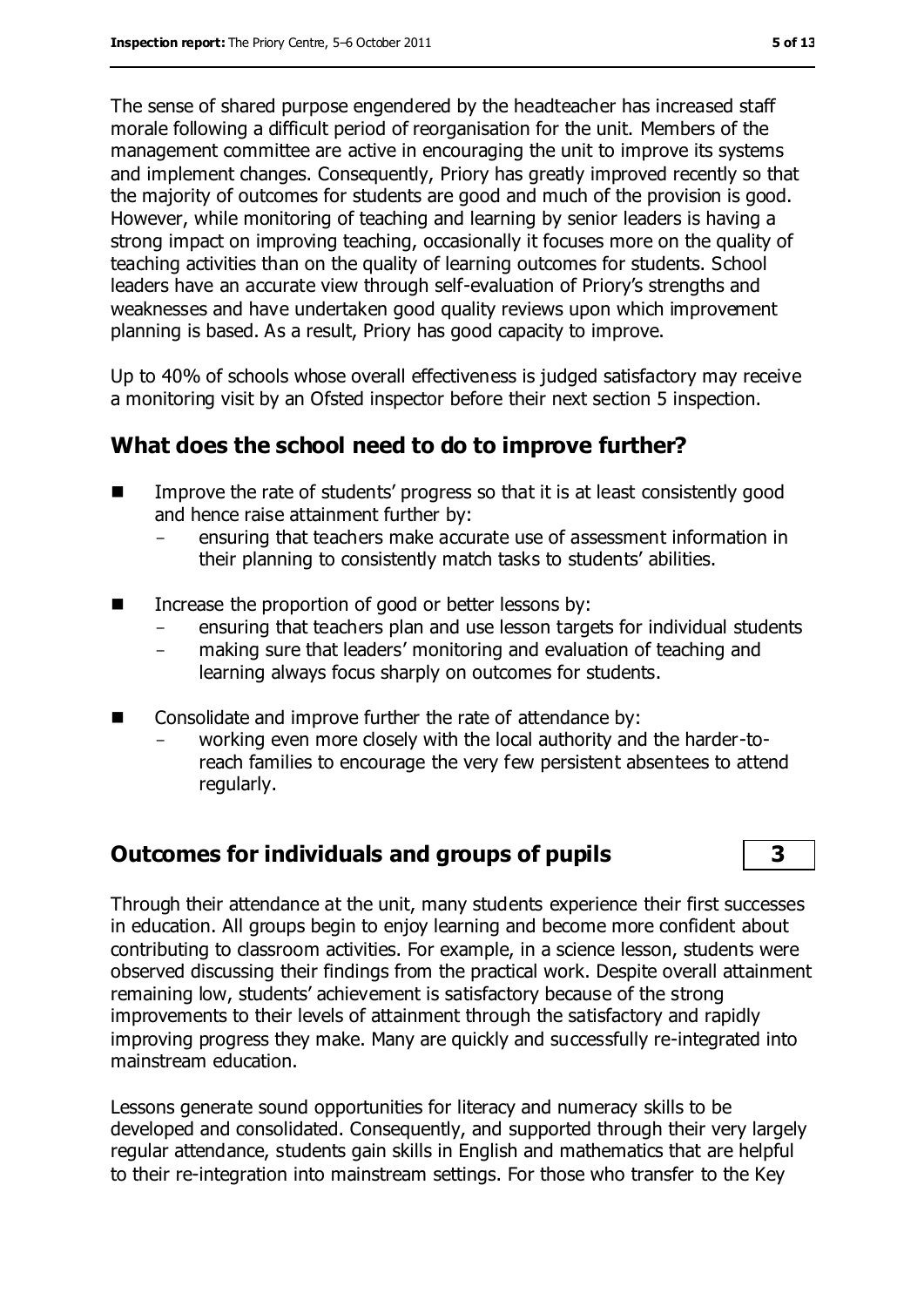Stage 4 unit, this satisfactory development of skills allows them to consider vocational and educational courses that can lead to qualifications.

Most students reported through their questionnaires that they feel safe in the unit. A very few students indicated that they did not always feel safe but, despite it being closely investigated throughout the inspection, no evidence was found to support this concern. In conversations, students explained that bullying and harassment are almost unknown and any issues are properly dealt with by staff. Students learn about keeping themselves safe in personal, social, and health education (PSHE). Good partnerships with staff encourage them to explore relationships and feelings. If necessary, they can seek good quality advice about issues such as drugs, alcohol and smoking from the school nurse who visits the school regularly. Social skills improve because the adults act as effective role models. Consequently, students learn to behave and respect each other. They begin to recognise the effects of their actions on others. One praised the good work of the staff by describing the unit as having 'a family atmosphere'. Their contributions to the unit's community are good. For example, students have recently helped the headteacher review and revise lunchtime arrangements. In the wider community they participate in inter-school tournaments and have worked with a local special school in planting a garden. The range of visits and other experiences, such as the regular outdoor education activities, allow students to learn about people who live in other places and who have different beliefs. Students learn about healthy eating and respond well to healthy choices which are made available at lunch times. They maintain their physical fitness and reduce their stress levels by taking part in the many physical and enrichment activities such as physical education and outdoor education.

| Pupils' achievement and the extent to which they enjoy their learning    |   |
|--------------------------------------------------------------------------|---|
| Taking into account:                                                     |   |
| Pupils' attainment <sup>1</sup>                                          | 4 |
| The quality of pupils' learning and their progress                       | 3 |
| The quality of learning for pupils with special educational needs and/or |   |
| disabilities and their progress                                          |   |
| The extent to which pupils feel safe                                     | 2 |
| <b>Pupils' behaviour</b>                                                 |   |
| The extent to which pupils adopt healthy lifestyles                      | 2 |
| The extent to which pupils contribute to the school and wider community  |   |
| The extent to which pupils develop workplace and other skills that will  |   |
| contribute to their future economic well-being                           |   |
| Taking into account:                                                     |   |
| Pupils' attendance <sup>1</sup>                                          | 3 |
| The extent of pupils' spiritual, moral, social and cultural development  |   |

These are the grades for pupils' outcomes

#### **How effective is the provision?**

 $\overline{a}$ 

Teaching is satisfactory overall and occasionally good. Where it is most effective, students are challenged with small, well-considered steps for learning. Here the tasks are matched appropriately to students' levels of ability, barriers to learning are taken

<sup>&</sup>lt;sup>1</sup>The grades for attainment and attendance are: 1 is high; 2 is above average; 3 is broadly average; and 4 is low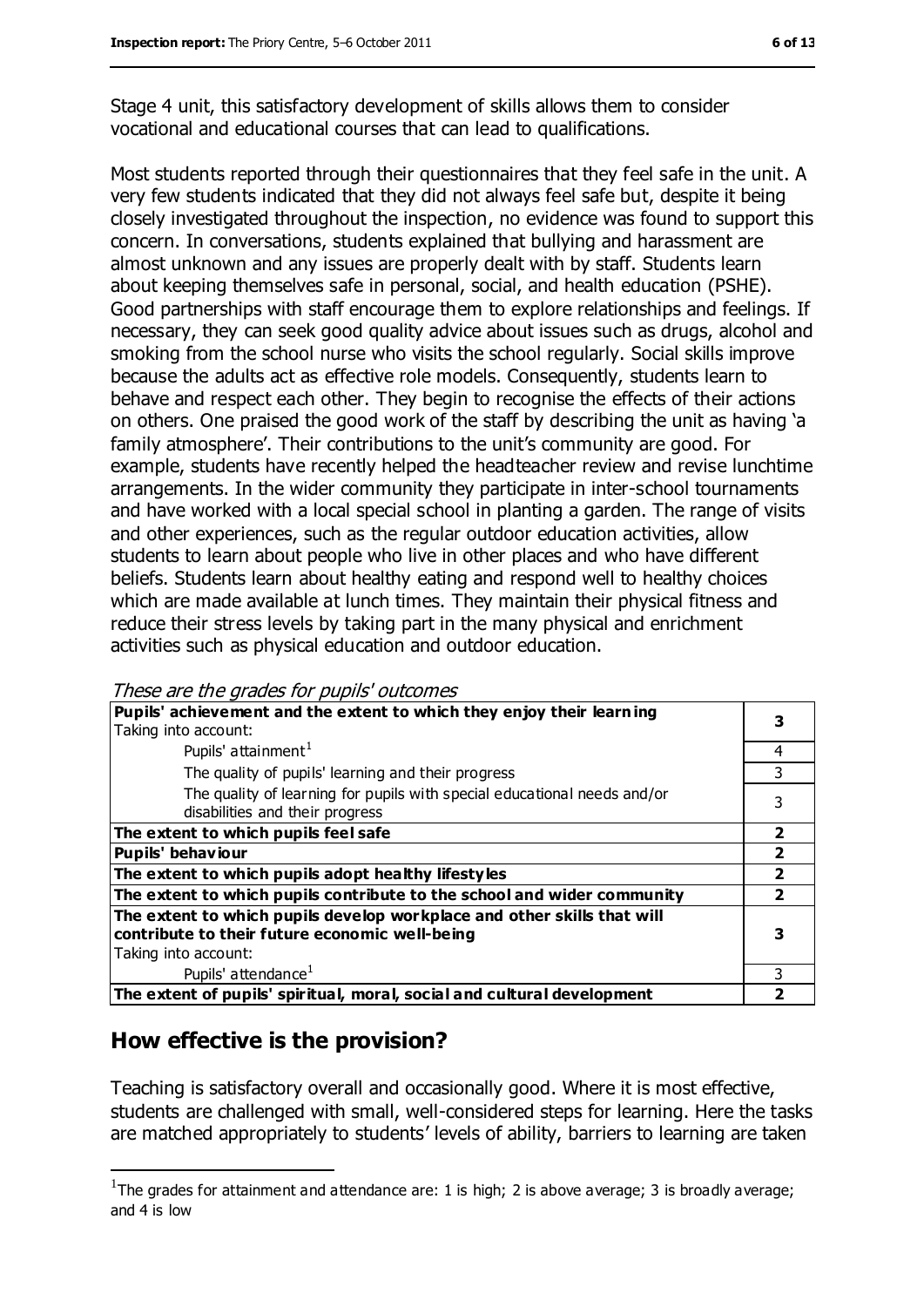into account and classroom assistants are appropriately directed to support individual students. However, teaching mostly provides opportunities for only satisfactory academic progress to occur. This concurs with recent evaluations of teaching and learning by school leaders and is because teachers do not make full use of assessment information to plan the most effective lessons for all students. Teachers promote students' good personal development and social skills through encouraging good levels of participation. Adults work successfully to make lessons interesting, maintain high-quality relationships and manage inappropriate behaviour.

The work undertaken is linked to the National Curriculum for Key Stage 3. The focus on developing skills in literacy and numeracy benefits especially those students who return to their high schools. Furthermore, staff skilfully adapt programmes of study to the needs of individuals. As a result, the curriculum content is good and is rapidly improving under the direction of the school's leadership. The wide variety of enrichment activities and extra-curricular work is carefully and effectively linked to the rewards systems for good behaviour.

Good care, guidance and support are demonstrated through, for example, the willingness of the staff to accompany students on residential experiences. Here students are provided with good opportunities to live and work co-operatively together. During the inspection, opportunities were generated for students to demonstrate that they could work well together in their residential facility and support each other when using a climbing wall. The mainstream schools working with the unit confirm that Priory helps to reduce the numbers of students who become permanently excluded in their schools. For those who are excluded, there are routes available through the work of the unit and guidance of staff to enable them to return, if possible, to mainstream schools. School leaders ensure that students' absences are investigated promptly. Consequently, there has been a steady reduction in the number of unauthorised absences and a recent rapid improvement in attendance.

These are the grades for the quality of provision

| The quality of teaching                                                  |  |
|--------------------------------------------------------------------------|--|
| Taking into account:                                                     |  |
| The use of assessment to support learning                                |  |
| The extent to which the curriculum meets pupils' needs, including, where |  |
| relevant, through partnerships                                           |  |
| The effectiveness of care, guidance and support                          |  |

#### **How effective are leadership and management?**

The new leadership team has started well and has already improved teaching and the use of assessment information. They are working to raise the overall quality of teaching to good so that students can make better progress. They are reviewing the curriculum and encouraging staff to build on the already good aspects of the courses of study and to take greater responsibility for students' progress. Thus, there is a renewed sense of purpose among staff and this is reflected by the views of students, who appreciate the new opportunities being provided for them. Members of the management committee are experienced and competent. They have successfully helped the unit to emerge from a period of reorganisation by providing stability,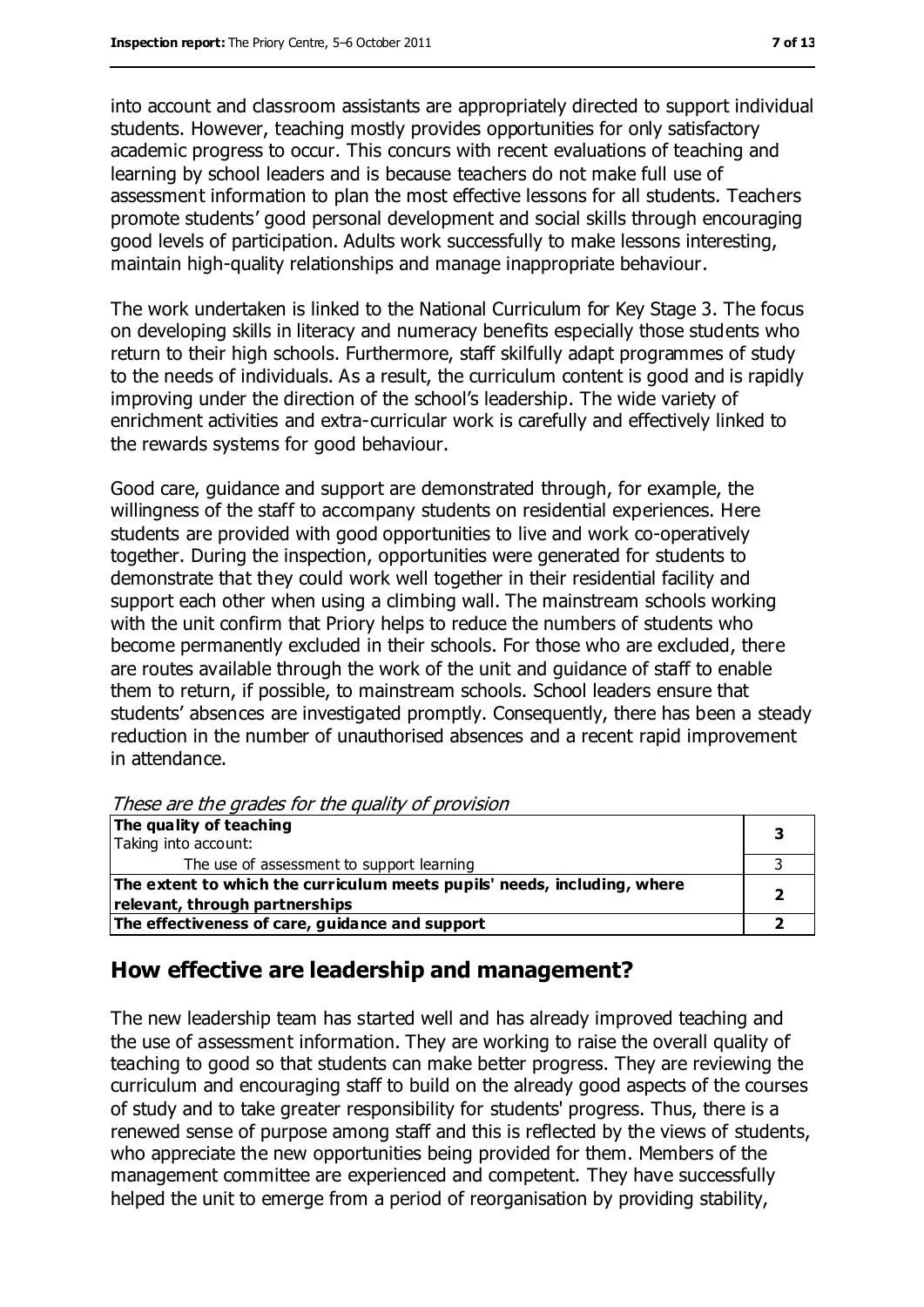support, challenge and expertise. The committee discharges its statutory duties well, such as in ensuring that procedures for recruitment are exemplary and that senior staff have high levels of training in safeguarding matters. Safeguarding practices and procedures at Priory are outstanding because of the very high levels of training and expertise of the staff. Furthermore, excellent relationships exist with safeguarding officers of the local authority and these have led to extremely positive effects on the lives of some students and their families.

The inclusive curriculum helps to ensure that no students are discriminated against or left out of the learning process. Managers gather and scrutinise assessment information to ensure that all are included and are making at least the expected progress. Furthermore, staff know the students very well and quickly become aware of any immediate difficulties that could prevent them from taking part in lessons and this helps all to be included and have opportunities to achieve and fulfil their potential. Community cohesion initiatives are satisfactory because of the active promotion of tolerance and harmony within the unit. However, senior managers have not finalised the action plan to show how this work will be taken into the wider community. Nevertheless, there are many opportunities for students to experience first hand the ways that others work and live.

These are the grades for the leadership and management

| The effectiveness of leadership and management in embedding ambition and                                                                                     |  |
|--------------------------------------------------------------------------------------------------------------------------------------------------------------|--|
| driving improvement                                                                                                                                          |  |
| Taking into account:                                                                                                                                         |  |
| The leadership and management of teaching and learning                                                                                                       |  |
| The effectiveness of the governing body in challenging and supporting the<br>school so that weaknesses are tackled decisively and statutory responsibilities |  |
| met                                                                                                                                                          |  |
| The effectiveness of the school's engagement with parents and carers                                                                                         |  |
| The effectiveness of partnerships in promoting learning and well-being                                                                                       |  |
| The effectiveness with which the school promotes equality of opportunity and<br>tackles discrimination                                                       |  |
| The effectiveness of safeguarding procedures                                                                                                                 |  |
| The effectiveness with which the school promotes community cohesion                                                                                          |  |
| The effectiveness with which the school deploys resources to achieve value for<br>money                                                                      |  |

#### **Views of parents and carers**

In addition to the seven parents and carers who returned responses to the questionnaire, two asked to meet the inspector in person. Almost all indications from parents and carers were positive and they were keen to express their support for Priory and gave examples of how their children had benefited from the service. For example, one parent or carer explained that without the Priory Centre her child would have had little chance of success in education but can now see a successful future with the prospect of qualifications.

Parents and carers confirmed that their children feel safe in the unit. They believe that, largely, the needs of their children are being met and that any unsatisfactory behaviour is quickly dealt with. These views reflect the findings of the inspection.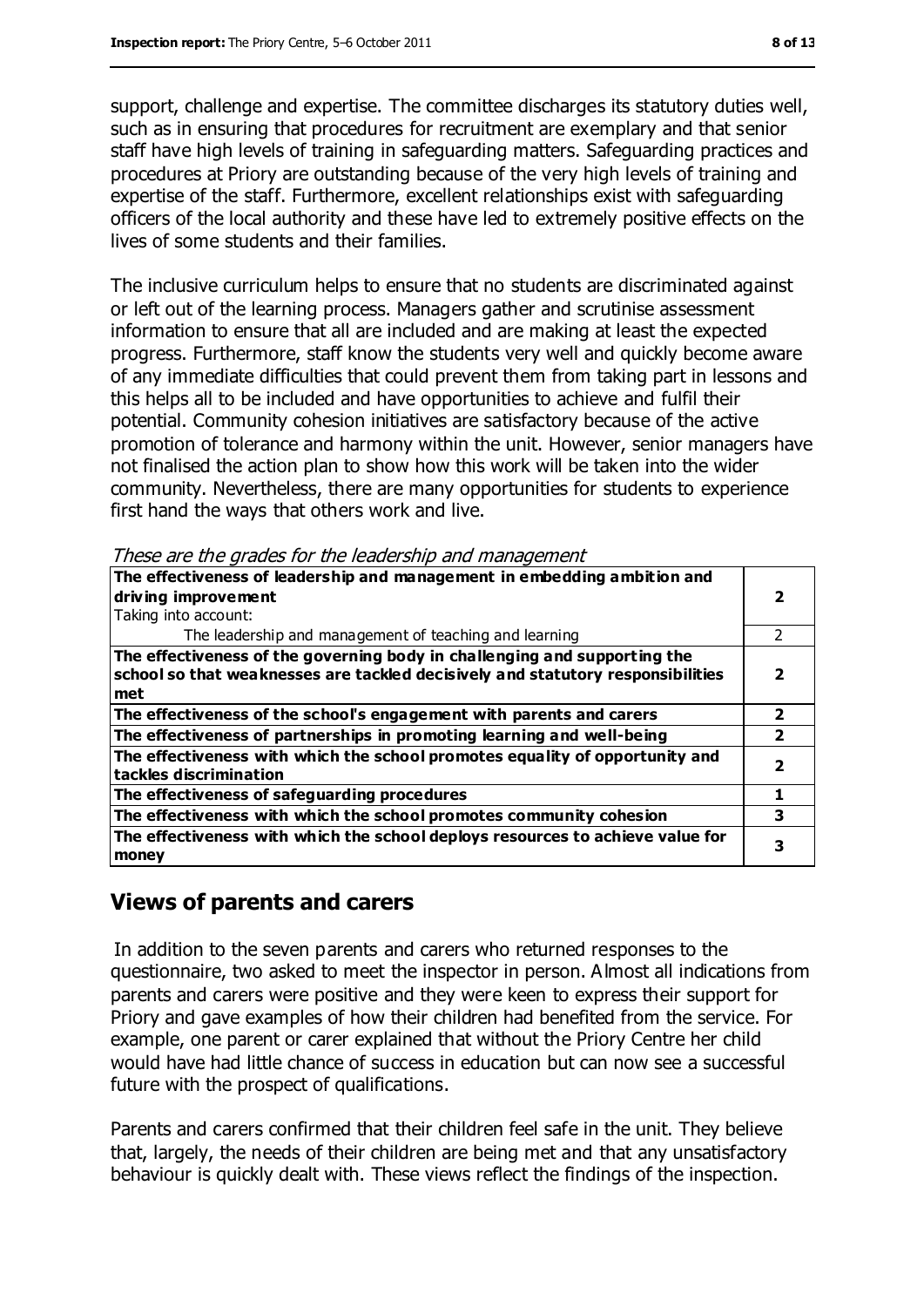### **Responses from parents and carers to Ofsted's questionnaire**

Ofsted invited all the registered parents and carers of pupils registered at The Priory Centre to complete a questionnaire about their views of the school.

In the questionnaire, parents and carers were asked to record how strongly they agreed with 13 statements about the school.

The inspector received 8 completed questionnaires by the end of the on-site inspection. In total, there are 11 pupils registered at the school.

| <b>Statements</b>                                                                                                                                                                                                                                        | <b>Strongly</b><br>agree |               | <b>Agree</b>   |               | <b>Disagree</b> |               | <b>Strongly</b><br>disagree |               |
|----------------------------------------------------------------------------------------------------------------------------------------------------------------------------------------------------------------------------------------------------------|--------------------------|---------------|----------------|---------------|-----------------|---------------|-----------------------------|---------------|
|                                                                                                                                                                                                                                                          | <b>Total</b>             | $\frac{0}{0}$ | <b>Total</b>   | $\frac{0}{0}$ | <b>Total</b>    | $\frac{0}{0}$ | <b>Total</b>                | $\frac{0}{0}$ |
| My child enjoys school                                                                                                                                                                                                                                   | 3                        | 38            | 4              | 50            | 0               | $\mathbf 0$   | $\mathbf 0$                 | $\mathbf 0$   |
| The school keeps my child<br>safe                                                                                                                                                                                                                        | 5                        | 63            | $\overline{2}$ | 25            | 0               | $\mathbf 0$   | $\mathbf 0$                 | $\mathbf 0$   |
| The school informs me<br>about my child's progress                                                                                                                                                                                                       | 5                        | 63            | 3              | 38            | $\mathbf{0}$    | $\mathbf{0}$  | $\mathbf 0$                 | $\mathbf 0$   |
| My child is making enough<br>progress at this school                                                                                                                                                                                                     | 3                        | 38            | $\overline{4}$ | 50            | $\mathbf{1}$    | 13            | $\mathbf 0$                 | $\mathbf 0$   |
| The teaching is good at<br>this school                                                                                                                                                                                                                   | 5                        | 63            | 3              | 38            | 0               | $\mathbf 0$   | $\mathbf 0$                 | $\mathbf 0$   |
| The school helps me to<br>support my child's learning                                                                                                                                                                                                    | $\overline{4}$           | 50            | $\overline{4}$ | 50            | 0               | $\mathbf 0$   | $\mathbf 0$                 | $\mathbf 0$   |
| The school helps my child<br>to have a healthy lifestyle                                                                                                                                                                                                 | 5                        | 63            | 3              | 38            | 0               | $\mathbf 0$   | $\mathbf 0$                 | $\mathbf 0$   |
| The school makes sure that<br>my child is well- prepared<br>for the future (for example<br>changing year group,<br>changing school, and for<br>children who are finishing<br>school, entering further or<br>higher education, or<br>entering employment) | $\overline{4}$           | 50            | 3              | 38            | $\mathbf 0$     | $\mathbf 0$   | $\mathbf 0$                 | $\mathbf 0$   |
| The school meets my<br>child's particular needs                                                                                                                                                                                                          | $\overline{7}$           | 88            | $\mathbf{1}$   | 13            | 0               | $\mathbf 0$   | $\mathbf 0$                 | $\mathbf 0$   |
| The school deals effectively<br>with unacceptable<br>behaviour                                                                                                                                                                                           | $\overline{7}$           | 88            | $\mathbf{1}$   | 13            | 0               | $\mathbf 0$   | $\mathbf 0$                 | $\mathbf 0$   |
| The school takes account<br>of my suggestions and<br>concerns                                                                                                                                                                                            | 5                        | 63            | 3              | 38            | 0               | 0             | $\mathbf 0$                 | $\mathbf 0$   |
| The school is led and<br>managed effectively                                                                                                                                                                                                             | 6                        | 75            | $\overline{2}$ | 25            | 0               | $\mathbf 0$   | $\mathbf 0$                 | $\mathbf 0$   |
| Overall, I am happy with<br>my child's experience at<br>this school                                                                                                                                                                                      | 6                        | 75            | $\overline{2}$ | 25            | 0               | $\mathbf 0$   | $\pmb{0}$                   | $\pmb{0}$     |

The table above summarises the responses that parents and carers made to each statement. The percentages indicate the proportion of parents and carers giving that response out of the total number of completed questionnaires. Where one or more parents and carers chose not to answer a particular question, the percentages will not add up to 100%.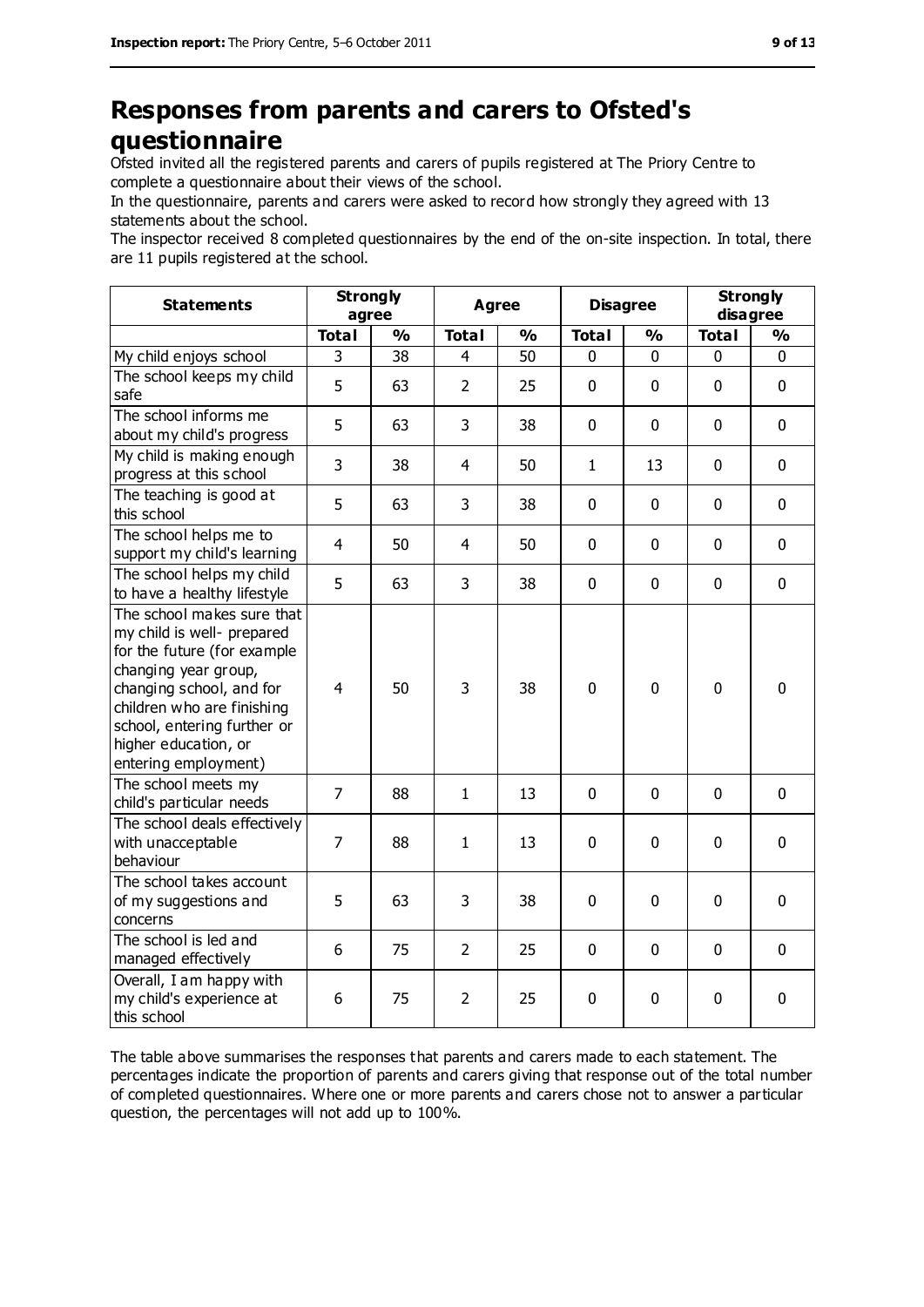## **Glossary**

#### **What inspection judgements mean**

| <b>Grade</b> | <b>Judgement</b> | <b>Description</b>                                                                                                                                                                                                               |
|--------------|------------------|----------------------------------------------------------------------------------------------------------------------------------------------------------------------------------------------------------------------------------|
| Grade 1      | Outstanding      | These features are highly effective. An outstanding<br>school provides exceptionally well for all its pupils'<br>needs.                                                                                                          |
| Grade 2      | Good             | These are very positive features of a school. A school<br>that is good is serving its pupils well.                                                                                                                               |
| Grade 3      | Satisfactory     | These features are of reasonable quality. A<br>satisfactory school is providing adequately for its<br>pupils.                                                                                                                    |
| Grade 4      | Inadequate       | These features are not of an acceptable standard. An<br>inadequate school needs to make significant<br>improvement in order to meet the needs of its pupils.<br>Ofsted inspectors will make further visits until it<br>improves. |

#### **Overall effectiveness of schools**

|                          | Overall effectiveness judgement (percentage of schools) |      |                     |                   |
|--------------------------|---------------------------------------------------------|------|---------------------|-------------------|
| <b>Type of</b><br>school | <b>Outstanding</b>                                      | Good | <b>Satisfactory</b> | <b>Inadequate</b> |
| Nursery schools          | 43                                                      | 47   | 10                  |                   |
| Primary schools          | 6                                                       | 46   | 42                  |                   |
| Secondary<br>schools     | 14                                                      | 36   | 41                  | 9                 |
| Sixth forms              | 15                                                      | 42   | 41                  | 3                 |
| Special schools          | 30                                                      | 48   | 19                  | 3                 |
| Pupil referral<br>units  | 14                                                      | 50   | 31                  |                   |
| All schools              | 10                                                      | 44   | 39                  |                   |

New school inspection arrangements were introduced on 1 September 2009. This means that inspectors now make some additional judgements that were not made previously.

The data in the table above is for the period 1 September 2010 to 08 April 2011 and are consistent with the latest published official statistics about maintained school inspection outcomes (see [www.ofsted.gov.uk\)](http://www.ofsted.gov.uk/).

The sample of schools inspected during 2010/11 was not representative of all schools nationally, as weaker schools are inspected more frequently than good or outstanding schools.

Percentages are rounded and do not always add exactly to 100. Sixth form figures reflect the judgements made for the overall effectiveness of the sixth form in secondary schools, special schools and pupil referral units.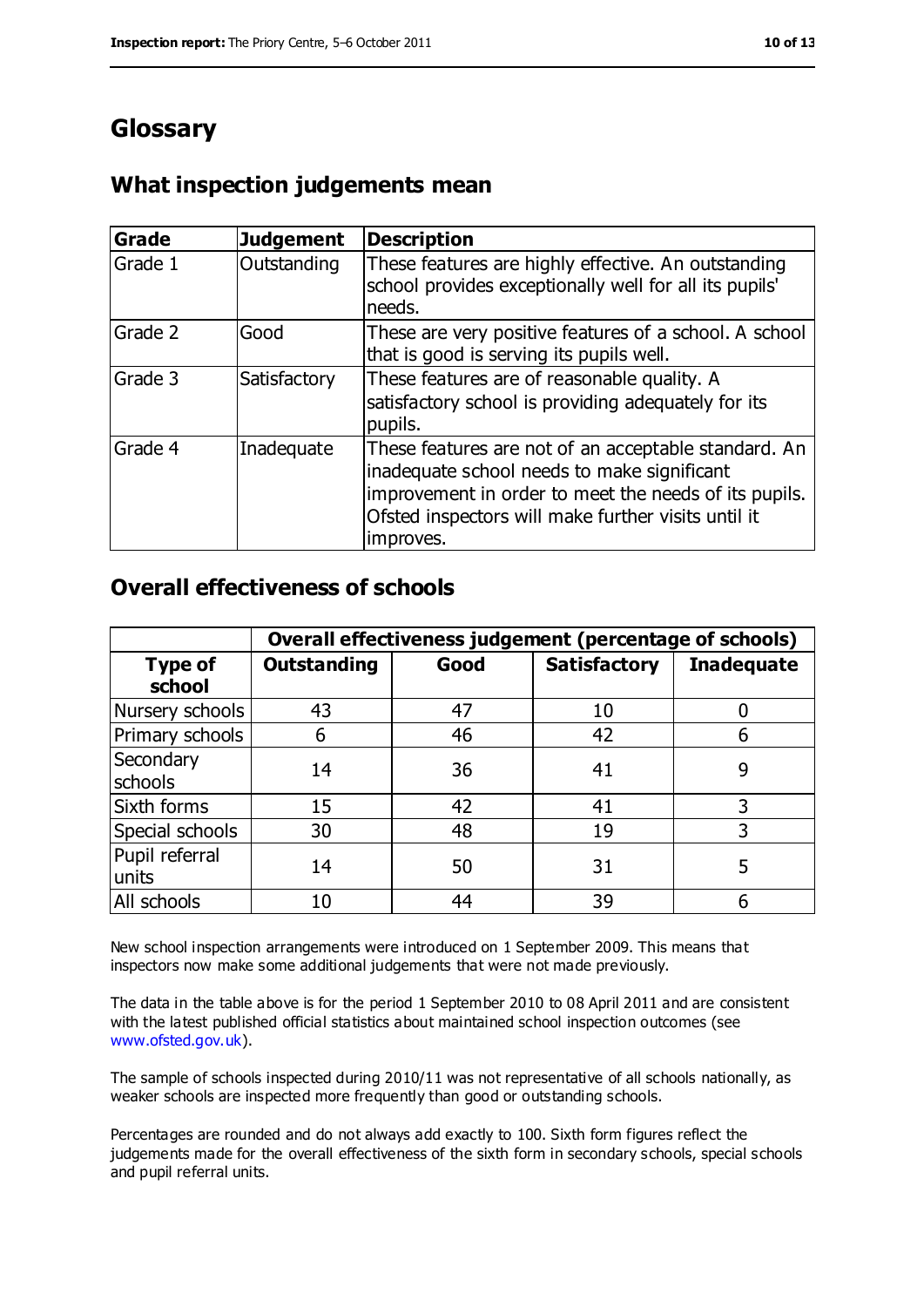# **Common terminology used by inspectors**

| Achievement:               | the progress and success of a pupil in their<br>learning, development or training.                                                                                                                                                                                                                                                |
|----------------------------|-----------------------------------------------------------------------------------------------------------------------------------------------------------------------------------------------------------------------------------------------------------------------------------------------------------------------------------|
| Attainment:                | the standard of the pupils' work shown by test<br>and examination results and in lessons.                                                                                                                                                                                                                                         |
| Capacity to improve:       | the proven ability of the school to continue<br>improving. Inspectors base this judgement on<br>what the school has accomplished so far and on<br>the quality of its systems to maintain<br>improvement.                                                                                                                          |
| Leadership and management: | the contribution of all the staff with<br>responsibilities, not just the headteacher, to<br>identifying priorities, directing and motivating staff<br>and running the school.                                                                                                                                                     |
| Learning:                  | how well pupils acquire knowledge, develop their<br>understanding, learn and practise skills and are<br>developing their competence as learners.                                                                                                                                                                                  |
| Overall effectiveness:     | inspectors form a judgement on a school's overall<br>effectiveness based on the findings from their<br>inspection of the school. The following<br>judgements, in particular, influence what the<br>overall effectiveness judgement will be.                                                                                       |
|                            | The school's capacity for sustained<br>■<br>improvement.<br>Outcomes for individuals and groups of<br>pupils.<br>$\blacksquare$ The quality of teaching.<br>The extent to which the curriculum meets<br>pupils' needs, including, where relevant,<br>through partnerships.<br>The effectiveness of care, guidance and<br>support. |
| Progress:                  | the rate at which pupils are learning in lessons<br>and over longer periods of time. It is often<br>measured by comparing the pupils' attainment at<br>the end of a key stage with their attainment when<br>they started.                                                                                                         |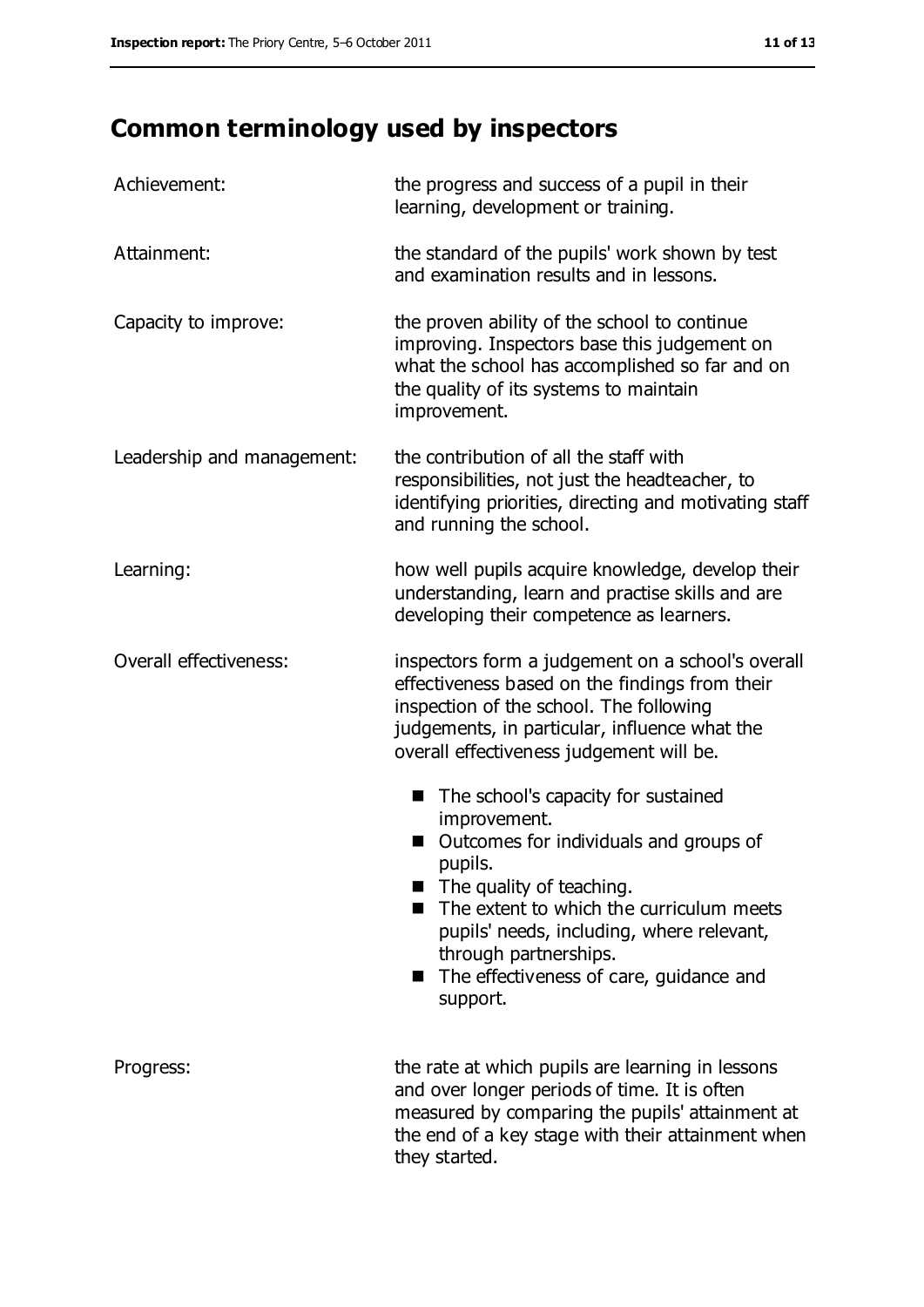#### **This letter is provided for the school, parents and carers to share with their children. It describes Ofsted's main findings from the inspection of their school.**



7 October 2011

Dear Students

#### **Inspection of The Priory Centre, Wakefield, WF4 1LL**

Thank you for making me welcome when I visited The Priory Centre recently. I particularly enjoyed seeing you at the climbing wall. I was impressed with your contributions during lessons and it was pleasing to witness your good behaviour and the good relationships with staff and with each other during the field trip.

The Priory provides you with a satisfactory standard of education. The quality of teaching is improving and is beginning to match the good curriculum. The standards of care, guidance and support provided for you by the staff are good. You were keen to tell me that you feel safe and appreciate the work that the adults do for you. Most of you improve your behaviour and attendance. Consequently, you are able to join in with lessons and enjoy satisfactory achievements. Most of you take advantage of the good opportunities to be healthy through exercise and outdoor education. Therefore, you gain the skills and confidence to move on to the next stages of your lives. The way that you are safeguarded and protected is outstanding. The management committee supports the headteacher well. The good leadership team has successfully gained the co-operation of others so that effective partnerships exist with your parents and carers and with important local agencies and other schools.

I have asked the headteacher to make sure that even more is done by the unit and its partners to encourage some of you to improve your attendance even further. I would like Priory to help you all to make even faster academic progress by improving teaching and the use of assessment and the way school leaders check on the unit's work.

Thank you for your interest in the inspection. I wish you all the best for the future.

Yours sincerely,

Terry McKenzie Lead Inspector